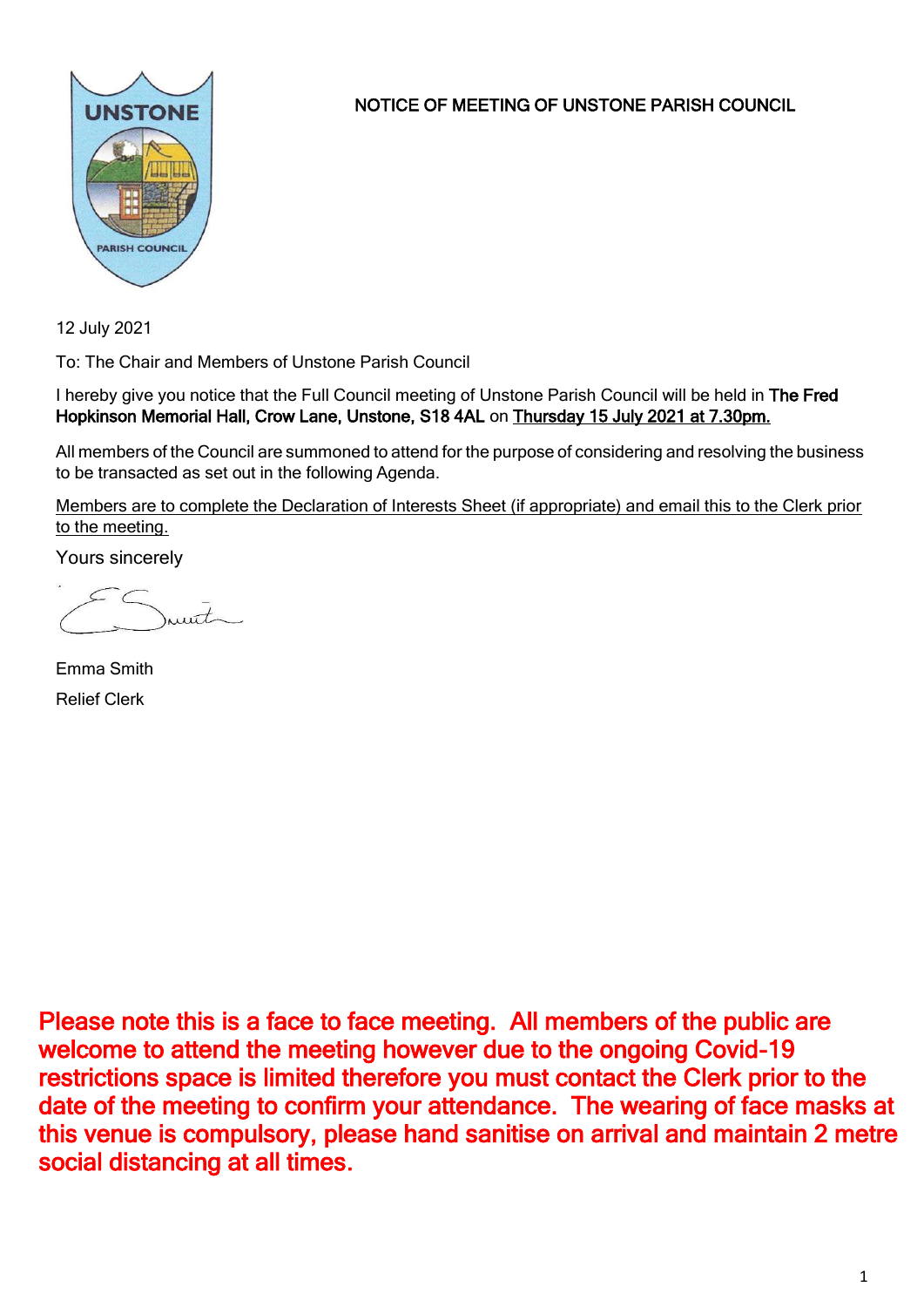### 1. To receive apologies for absence.

### 2. Variation of Order of Business.

### 3. Declaration of Members Interests and Requests for Dispensation

Members are requested to declare the existence and nature of any disclosable pecuniary interest and/or other interest, not already on their register of interests, in any item on the agenda and withdraw from the meeting at the appropriate time, or to request a dispensation. Please note that appropriate forms should be completed prior to commencement of the meeting.

4. Confidential Item – To determine which items, if any, on the Agenda should be taken with the public excluded. If the Council decides to exclude the public it will be necessary to pass a resolution in the following terms:-

"That in view of the confidential nature of the business about to be transacted, to consider a resolution to exclude the Press and Public from the meeting in accordance with the Public Bodies (Admission to Meetings) Act 1960, s1, in order to discuss the item."

#### 5. To confirm the minutes of the Council Meeting held on 17 June 2021

#### 6. **Reports**

- (a) If the Police Liaison Officer is in attendance they will be given the opportunity to raise any relevant matter
- (b) If a County Council or Borough Council Member is in attendance they will be given the opportunity to raise any relevant matter.

#### 7. Chair's Announcements

#### 8. To note Clerks report/correspondence received

- (a) Advertisement signs on the grass verge adjacent to Apperknowle Cricket Club Correspondence
- (b) Road Closure 28 30 September, Whittington lane for Openreach
- (c) Road Closure 11 13 August, Whittington Lane for Severn Trent Water
- (d) Road Closure 29 30 July, Quarry Hill, Troway, Marsh Lane for Derbyshire County Council
- (e) To approve annual independent play area inspections with NEDDC
- (f) To discuss Queen's Platinum Jubilee Beacons 2 June 2022

#### 9. To note DALC and other items circulated for information

DALC Circular for July 2021

# 10. Items raised by Councillors

- (a) To approve referring the Dronfield Town Council Burial Committee matter to NEDDC to reach a decision
- (b) To discuss refurbishment of Parish Council owned telephone boxes
- (c) To discuss holding Full Council meetings at 7pm rather than 7.30pm from September 2021
- (d) To discuss purchasing Royal British Legion Industries (RBLI) outdoor Tommy figures
- (e) To discuss Boundary Commission for England Boundary review to reshape the map

# 11. To note Caretakers report circulated to all Councillors

# 12. Responsible Financial Officer report

- (a) To approve the payment list for July 2021
- (b) To approve the bank reconciliation up to 30 June 2021

# 13. Planning Application

- (a) NED/20/01124/FL Construction of two 3 bed semi-detached affordable houses on the redundant car park (Amended Plans) (Amended Title) – Planning Committee meeting regarding this application on 29 June 2021 at 12.30pm if anyone would like to attend circulated to Councillors 22 June 2021.
- (b) NED/21/00575/FL Construction of 5 bay stable and separate tack shed at Smallholding at the north east end of Springbank, Unstone
- (c) NED/21/00746/FL Application to demolish an existing aviary and replace it with a block of 10 cattery units at Unstone Farm, Chesterfield Road, Unstone